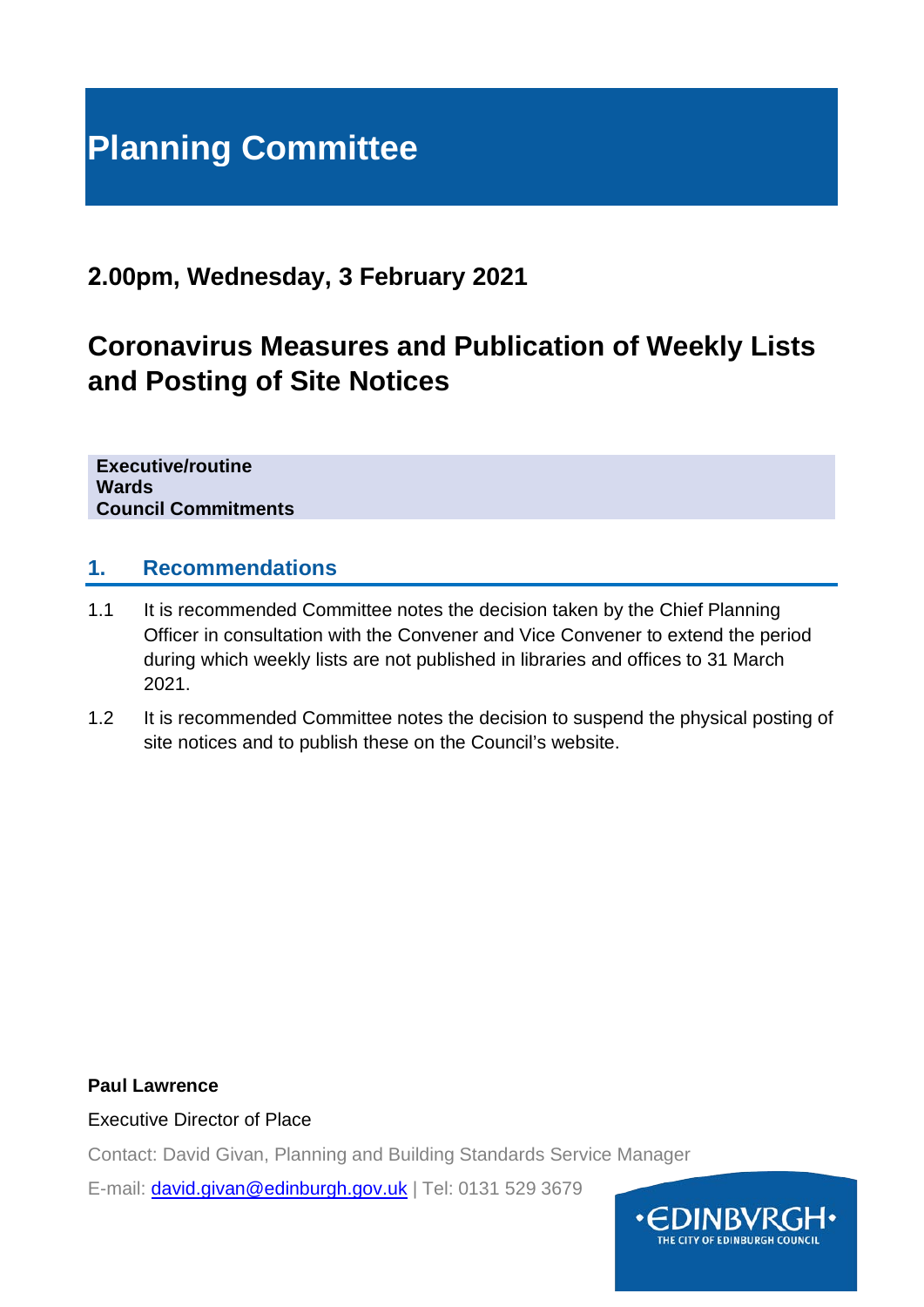# **Report**

## **Coronavirus Measures and Publication of Weekly Lists and Posting of Site Notices**

#### **2. Executive Summary**

- 2.1 The Council published its weekly list of applications in libraries, Hub buildings and its principal office at Waverley Court. These buildings were closed to the public as a result of the Coronavirus Emergency
- 2.2 Planning Committee agreed on 2 September 2020 that weekly lists would continue to not be published in libraries and offices until 31 December 2020. It also agreed that if the Chief Planning Officer considers that these measures need to continue beyond that date, he would take a decision to do so following consultation with the Convener and Vice Convener of the Planning Committee and report to Committee on that decision thereafter.
- 2.3 The arrangements for publications need to be extended as libraries and offices will remain closed due to continuing Coronavirus measures.
- 2.4 Following consultation with the Convener and Vice Convener, the Chief Planning Officer has taken the decision to extend these measures to 31 March 2021.
- 2.5 In addition, following the Scottish Government's decision on 4 January to put mainland Scotland and Skye into lockdown along with its Stay at Home advice, given the increased risk to public and staff health, the Chief Planning Officer has taken a decision to suspend the physical posting of site notices. Instead, these will be published on the Council's website. This is being kept under review and as soon as it is considered safe enough, physical posting will be resumed.
- 2.6 This report asks Committee to note these decisions.

#### **3. Background**

- 3.1 Under the Planning Acts, the Council published its weekly list of applications in libraries, Hub buildings and its principal office at Waverley Court. At these buildings it allowed the public to view the plans for applications via computers. These buildings were closed to the public as a result of the Coronavirus Emergency.
- 3.2 Under these Acts, the Council also posted site notices for some types of applications.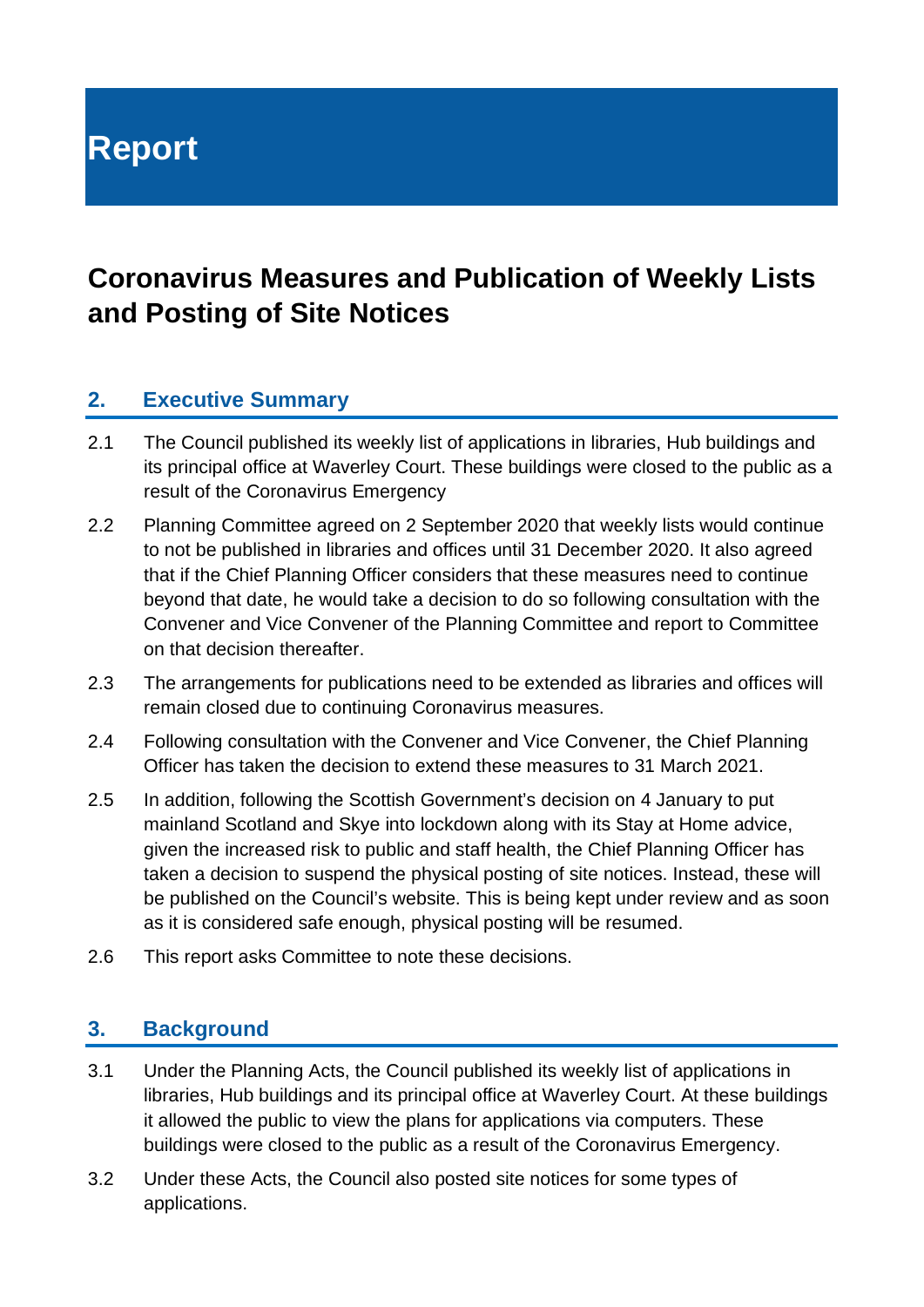- 3.3 Paragraph 10(2) of Schedule 6 to the Coronavirus (Scotland) Act 2020 removes the duty requiring public authorities to physically publish or publicise documents or make documents available for physical inspection where they consider that doing so may give rise to a significant risk of transmission of coronavirus.
- 3.4 The Health Protection (Coronavirus) (Restrictions and Requirements) (Local Levels) (Scotland) Regulations 2020 were amended so that from 26 December 2020 Edinburgh would be in what is known as a Level 4 area. In level 4 areas, libraries must be closed to members of the public and public buildings can only be opened for limited reasons.
- 3.5 Planning Committee agreed on 2 September 2020 that weekly lists would continue to not be published in libraries and offices until 31 December 2020.
- 3.6 It also agreed the Chief Planning Officer could extend these arrangements beyond that date if necessary and following consultation with the Convener and Vice Convener of the Planning Committee.
- 3.7 As a result of increased concern about the transmission of coronavirus, the above Regulations were further amended on 5 January to put mainland Scotland and Skye into lockdown. At this time, the Scottish Government advice was for people to stay at home.

#### **4. Main Report**

- 4.1 Due to the Council's area being a Level 4 area, it is not possible to publish weekly lists in libraries or Council offices.
- 4.2 Following consultation with the Convener and Vice Convener of the Planning Committee, the Chief Planning Officer took the decision to continue not to publish weekly lists in libraries and offices until 31 March 2021.
- 4.3 This date is the same as the date in which the Coronavirus (Scotland) Act 2020 is in force in relation to the publication and making of documents available for physical inspection.
- 4.4 Weekly lists will continue to be published on the Council's [website.](https://www.edinburgh.gov.uk/planningweeklylists)
- 4.5 In accordance with the decision of Committee of 2 September 2020, the Chief Planning Officer has suspended the posting of site notices as he considers the risk of infection has increased to a level where the posting of site notices is no longer safe for staff and because he considers the posting of such notices would be counter to objectives of community health protection.
- 4.6 Committee is asked to note the above decisions.

#### **5. Next Steps**

5.1 The measures set out in this report will be kept under review by the Chief Planning Officer. If it is necessary to further extend the arrangements for non-publication of